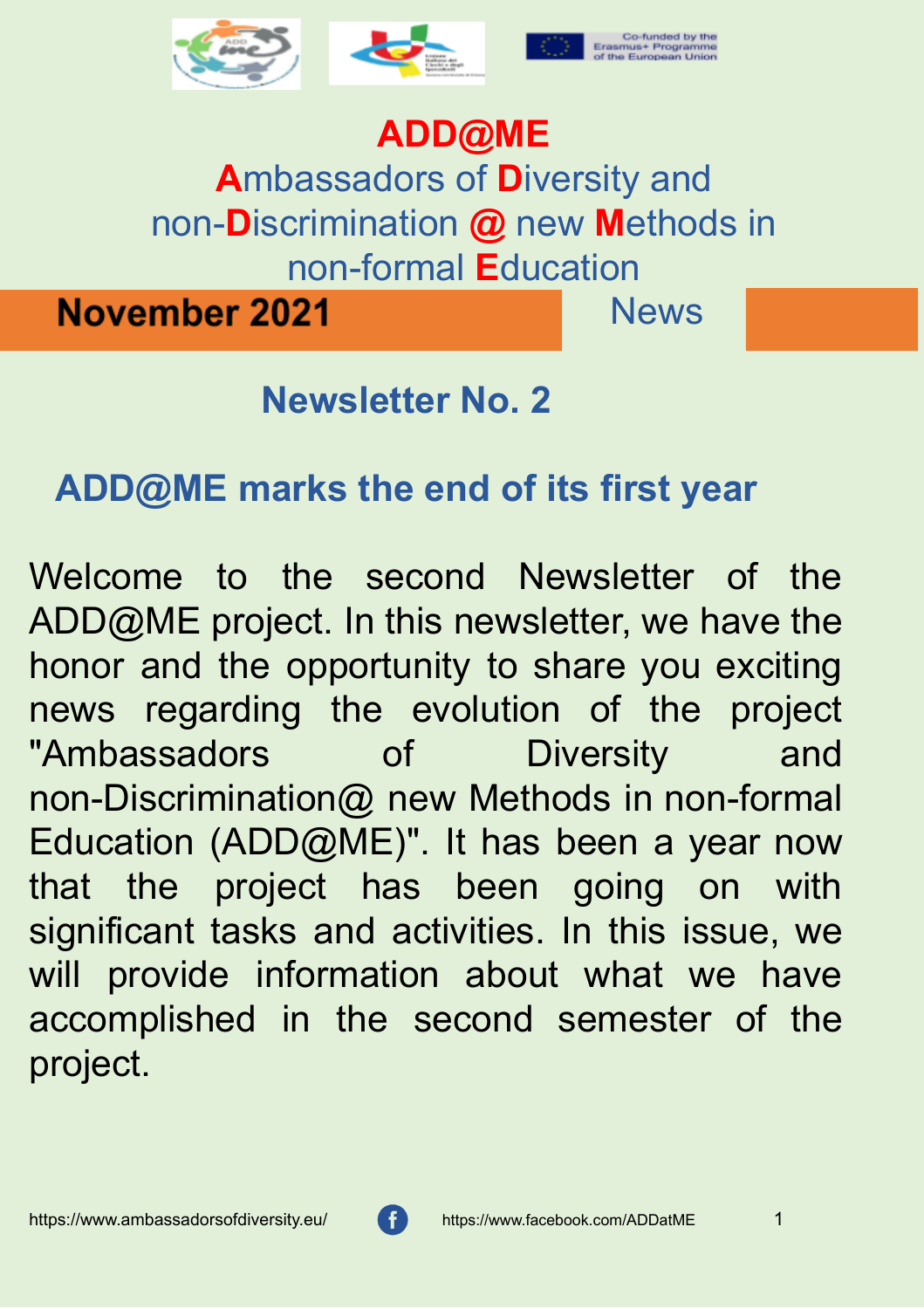

#### **Project Meetings**

The second project meeting took place in Greece/Thessaloniki on the 10th of July. In fact, it was the first face-to-face meeting and **SYZOI** was the association which kindly hosted the event (http://www.syzoi.gr/en/home-2/). Representatives from all partner organizations joined the meeting, reflected on what has been done and took decisions for the next steps with respect to the project

workplan.

#### **Highlights of the Intellectual Output Activities**

#### **IO1-ADD@ME Blended Training Programme for Visually Impaired Youngsters**

The Blended Training Programme for Visually Impaired Youngsters **is ready**!! Six modules constitute its content coupled with

https://www.ambassadorsofdiversity.eu/ https://www.facebook.com/ADDatME 2

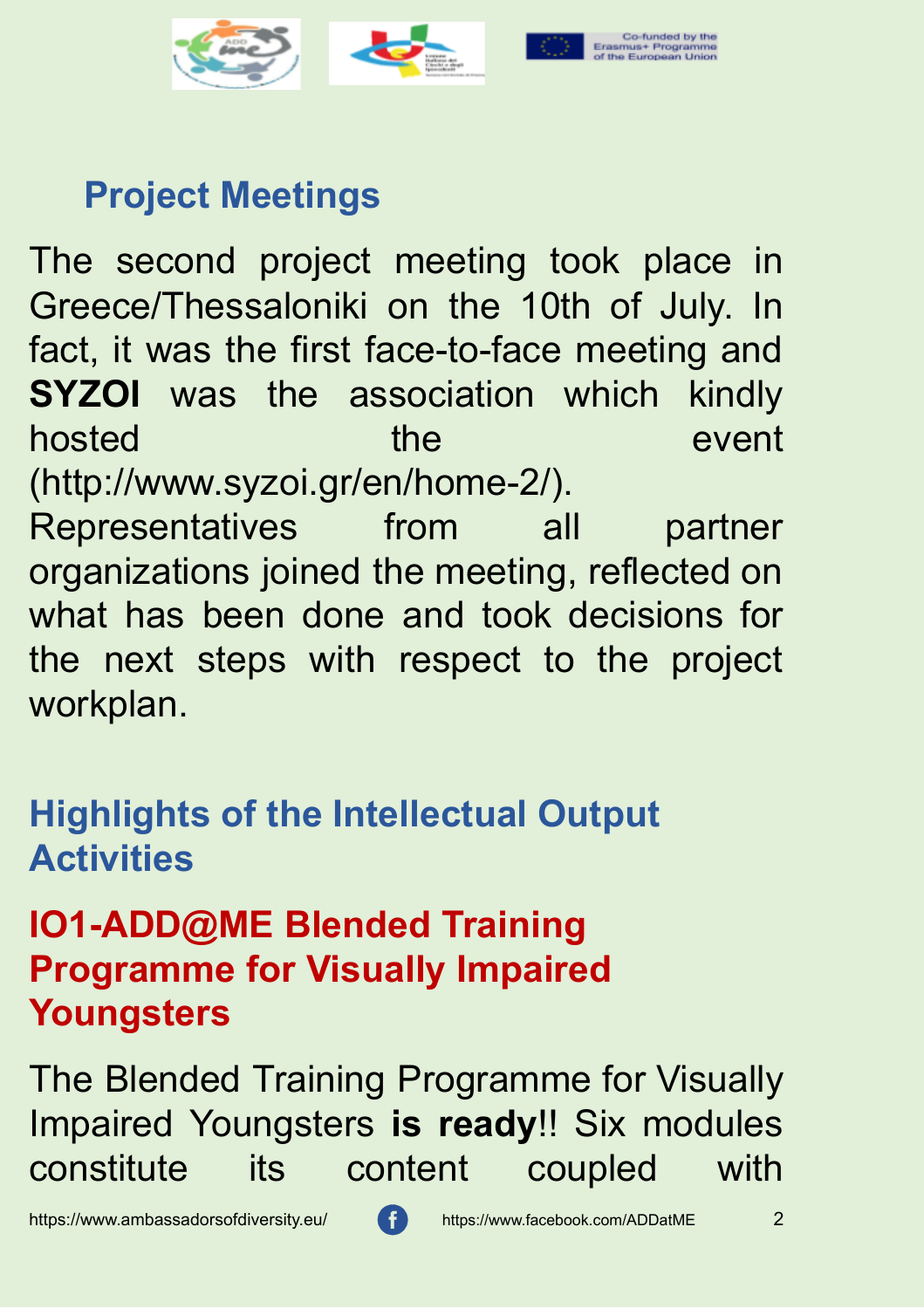

corresponding podcasts. The content of IO1 is rich and condensed and it is based on the following: a. managing groups and group dynamics, b. leadership skills, c. interpersonal and effective communication skills, d. supporting personal development and providing emotional support when coming across diversity, e. disability-related knowledge, and f. planning and implementation of awareness raising workshops.

#### **IO2-ADD@ME Mobile Toolkit for Visually Impaired Youngsters**

The ADD@ME Mobile Toolkit is a Web App containing a large number of non-formal learning methods/activities, designed with respect to accessibility and usability features in order to be used by people with visual impairments. The Web App will be available from the project website (https://www.ambassadorsofdiversity.eu/) as well as from partners' organizations websites

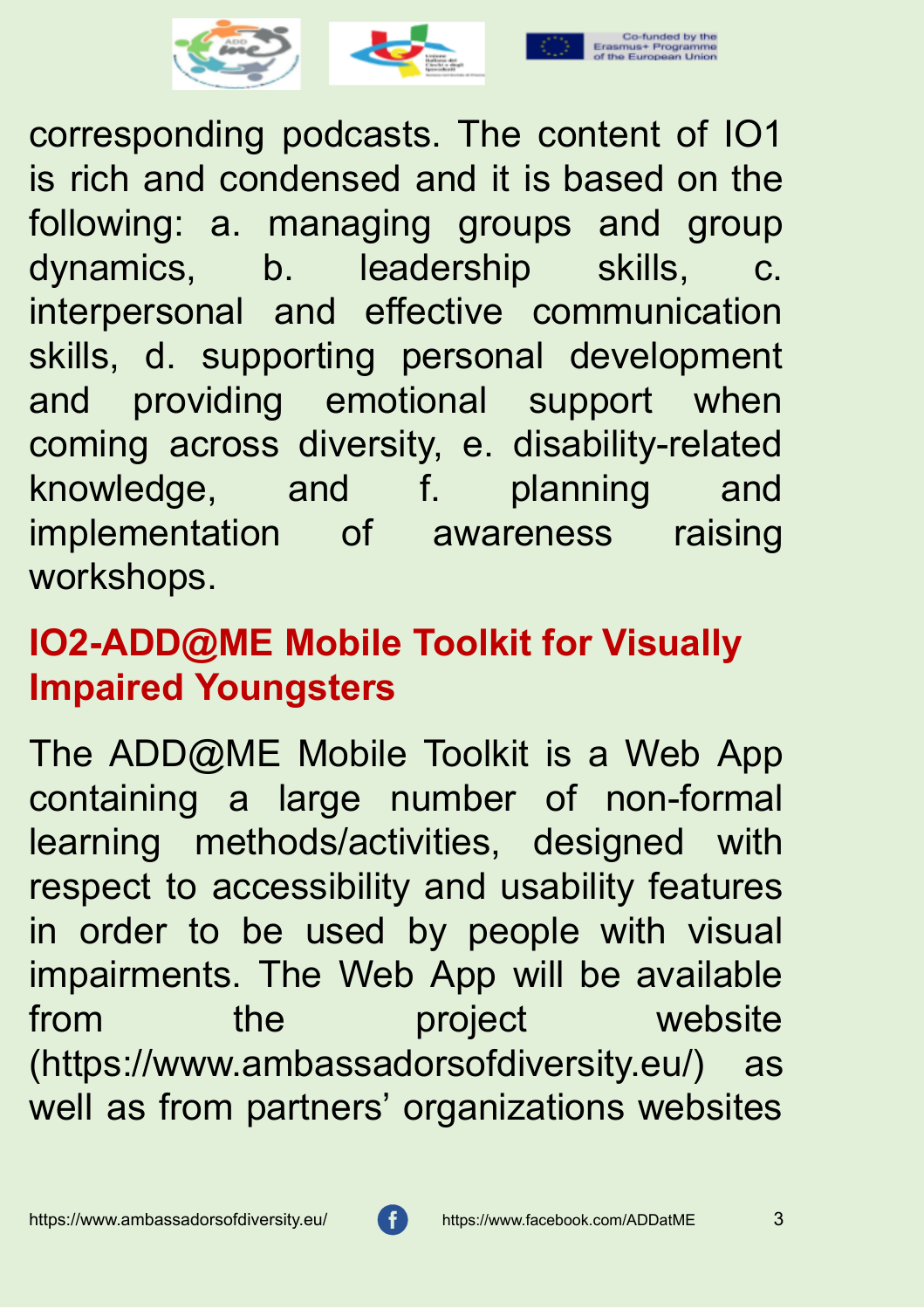

and will be translated into English, Spanish, French, Greek, Italian, Polish and Romanian.

# **IO3-ADD@ME Online Trivial Game for Visually Impaired Ambassadors**

The online Trivial Game for Visually Impaired is still in progress. All project partners are working on beta versions of the game and provide feedback to the leading organizations of this Intellectual Output.

### **ADD@ME JOINT STAFF TRAINING EVENTS**

The first joint staff training event took place in Warsaw (Polish Association of the Blind) from the  $31<sup>st</sup>$  of August to the  $4<sup>th</sup>$  of September 2021. During this training event delegates from all organizations presented and tested all modules. The reflective element was very much involved at the first joint staff training event and the members of the project provided amendments and modifications in

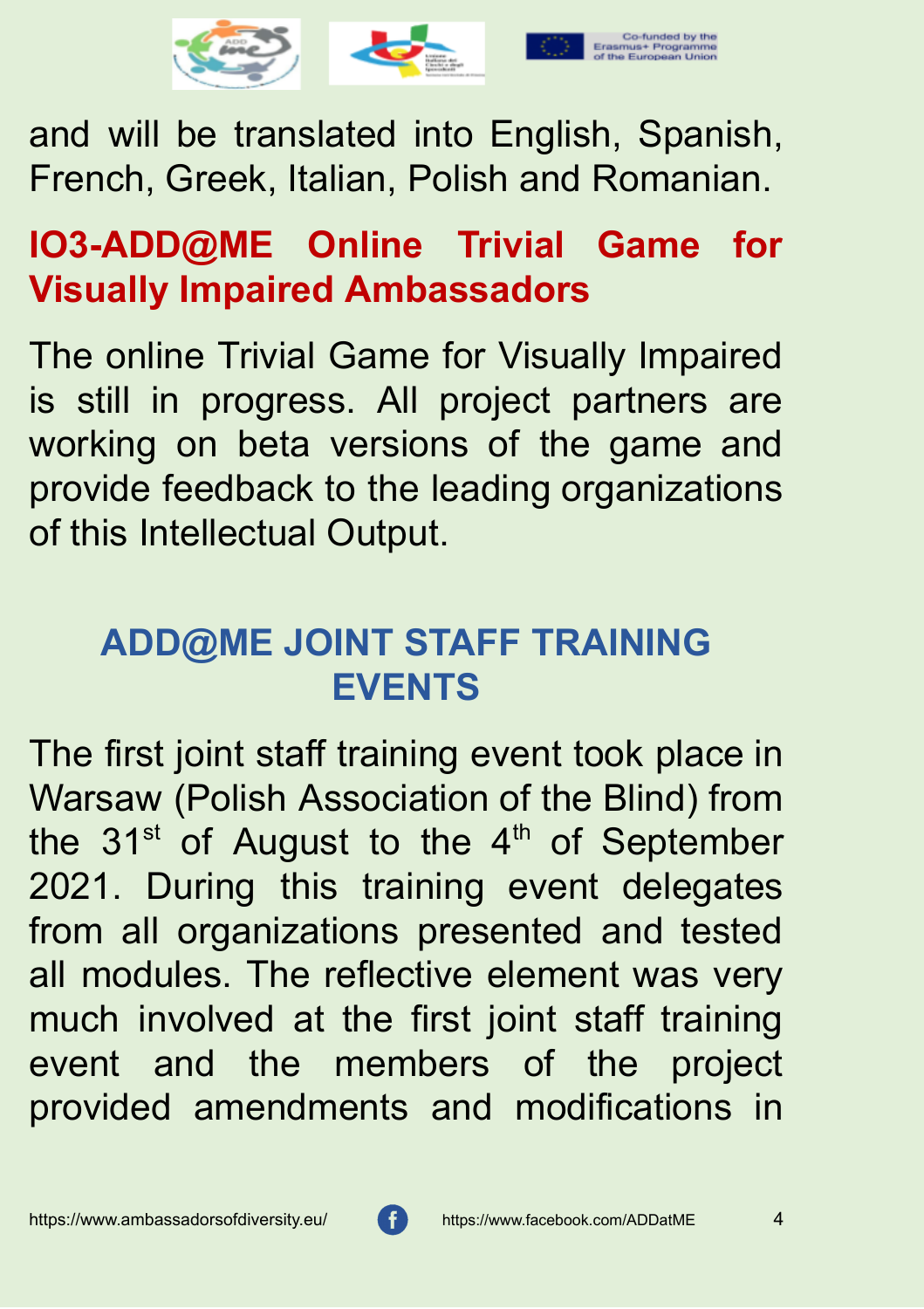

the training material improving its clarity and coherence.

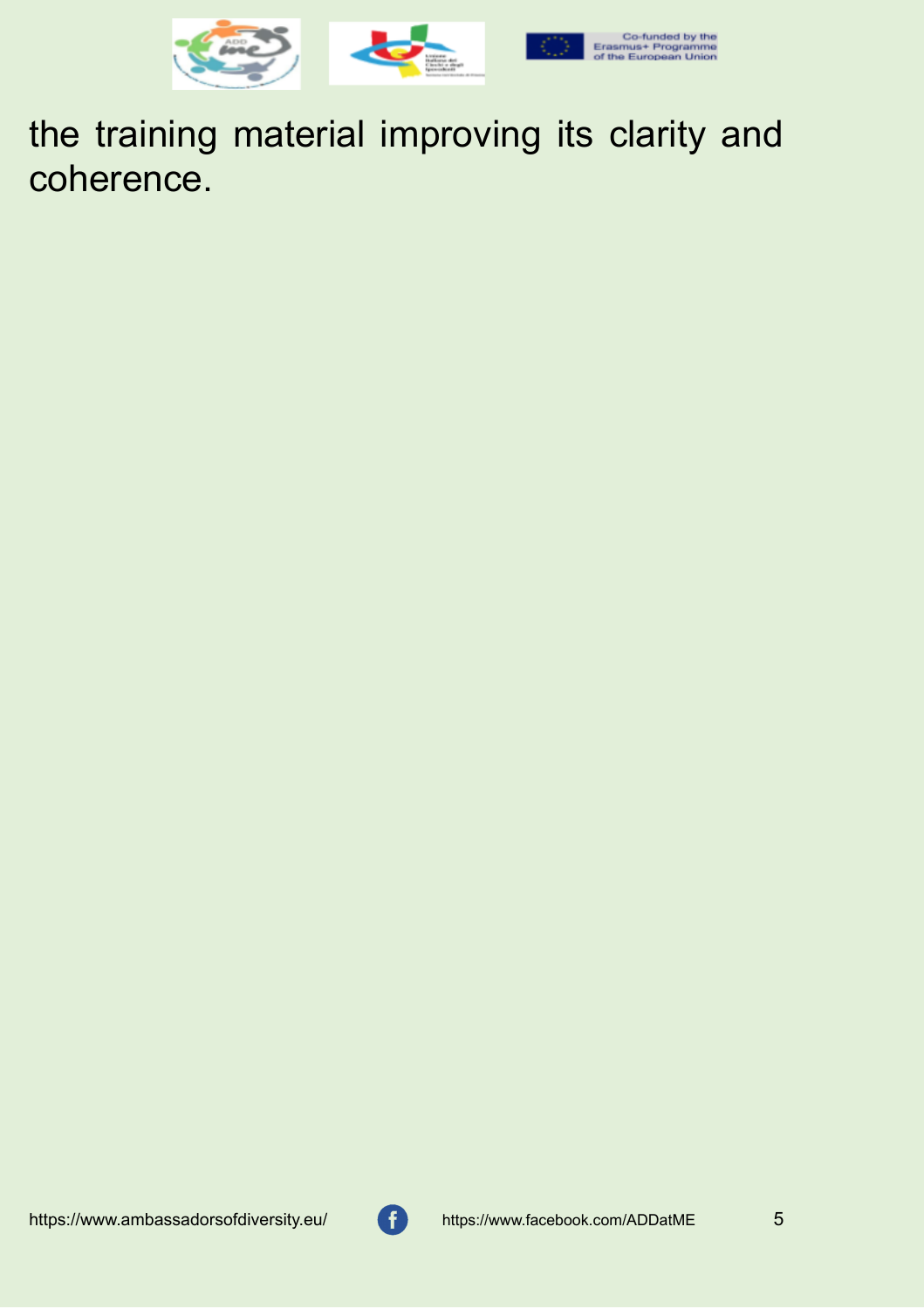

#### **Representative Dissemination Activities**

- April 2021, the UICI presented ADD@ME project at an assembly in which they participated professionals, general public, local authorities. Also, UICI at the printed newsletter of their organization included information about the ADD@ME project.
- ●June 2021, Ofensiva Tinerilor conducted online meetings presenting the activities of the project. Representatives of youth NGOs from Slovenia, Portugal and Romania participated the event.
- ●July 2021, PZN delivered relevant information in the "Torch" magazine about the project transnational meeting which took place in Greece.
- ●June & August 2021, Ofensiva Tinerilor presented the project and its activities to the association of the Blind from Arad in order to select participants for the future local workshops and also to build up the

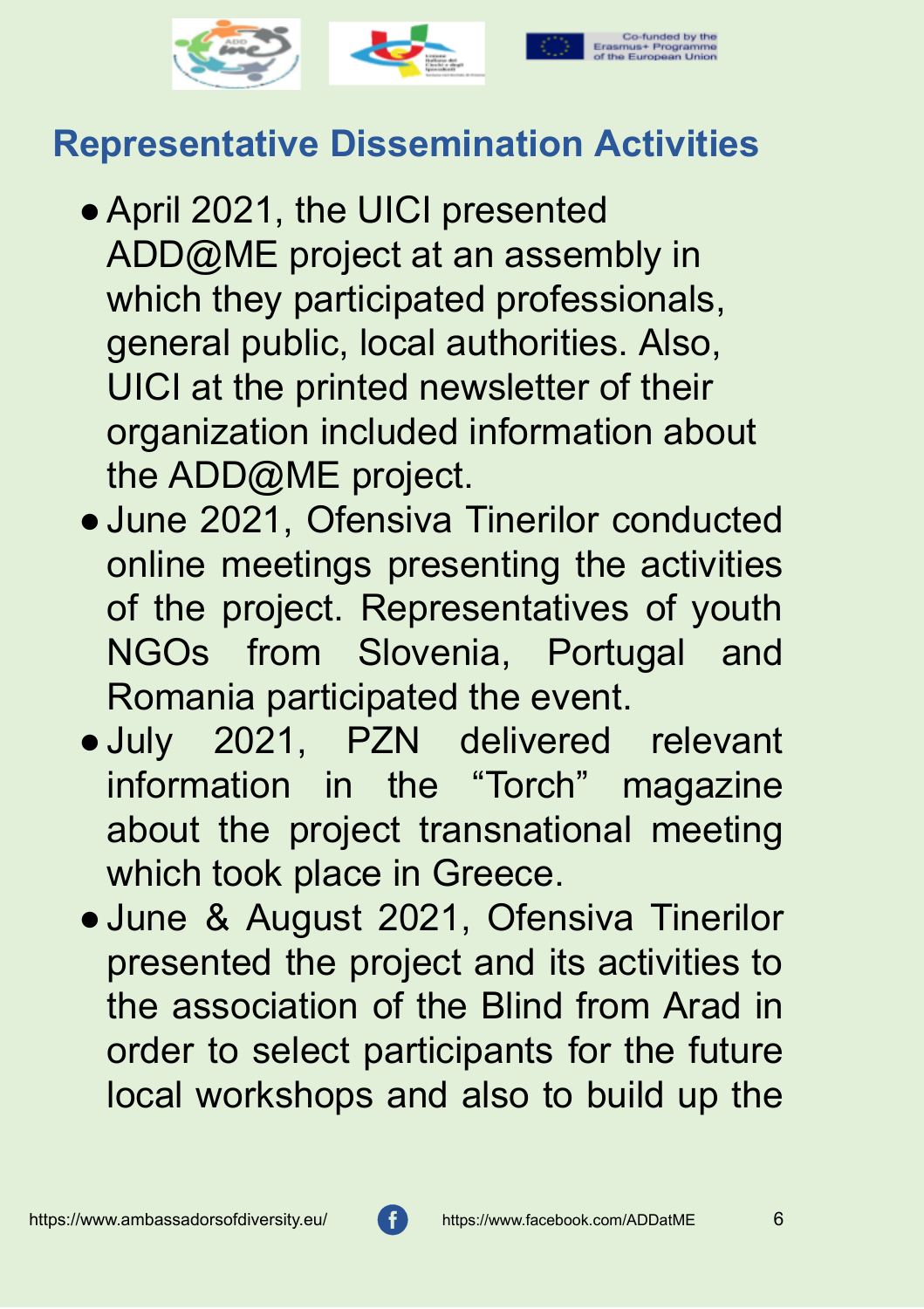

idea of the local implementation of the project.

- ●August 2021, In the second ICEVI Newsletter (Issue 77, Volume 27 Number 2) there is a lot of information regarding the ADD@ME project, its objectives, and activities, its goals and potential outcomes. The audience of the ICEVI are academics, researchers, primary, secondary, vocational, or tertiary educators, school counsellors, principals and teachers, education policy development representatives, lifelong learning educators and education advisors.
- ●September 2021, PZN delivered relevant information in the "Torch" magazine about the joint staff training in Warsaw.
- ●The partners of VIEWS International AISBL, through their sources (i. e. Newsletter) delivered detailed information about the 2<sup>nd</sup> transnational project meeting as well as about the joint

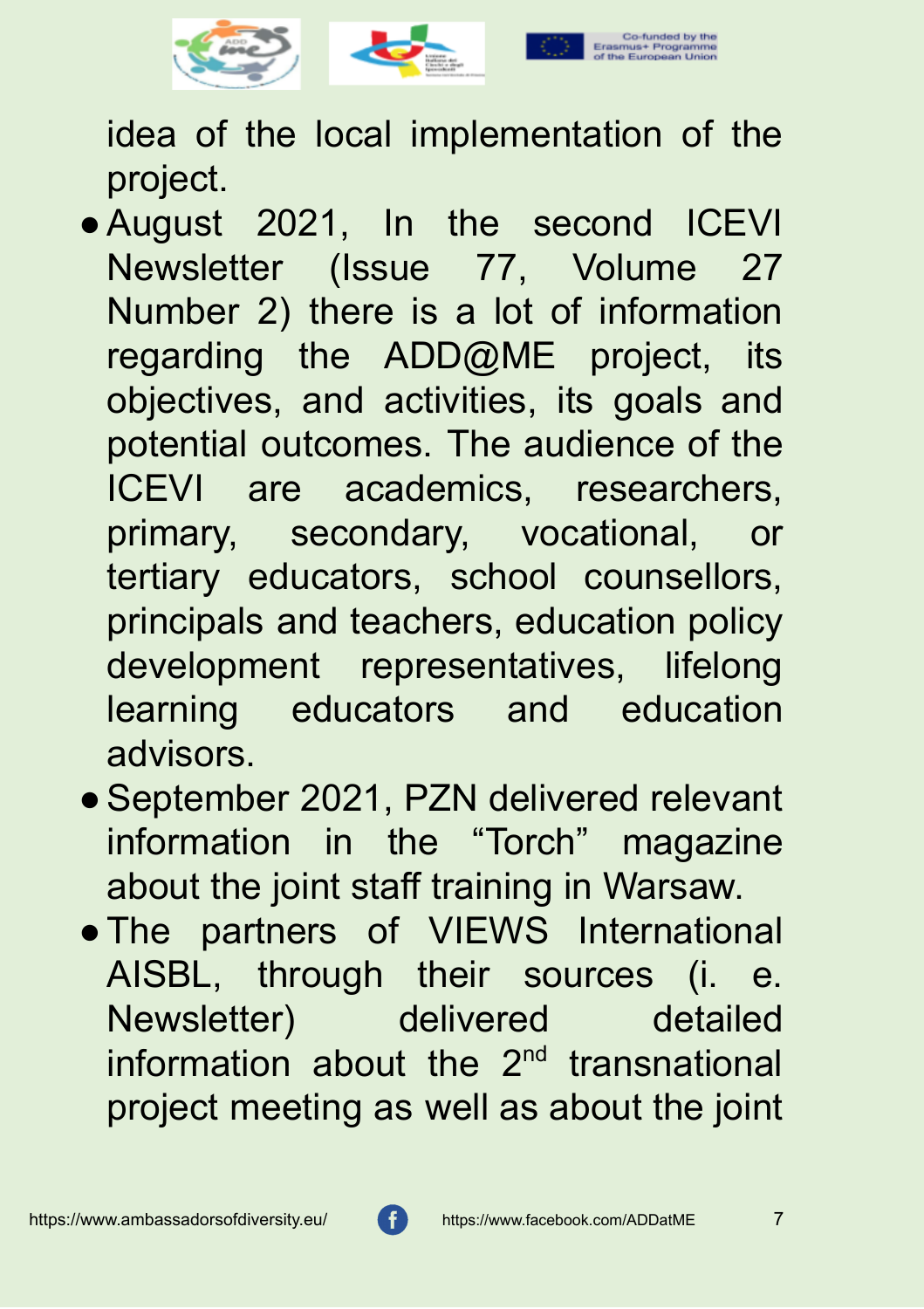

staff training event which took place in Poland (Warsaw).

● November 2021, members of the consortium of the ADD@ME project participated in the international conference ICERI Conference. The presentation had the title "*Empowering young people with visual impairments to become active agents for social inclusion: the case of the ADD@ME project*". The recipients of the conference were academics, researchers, primary, secondary, vocational, or tertiary educators, school counsellors, principals and teachers, stakeholders, etc.

**Relevant citation:** Argyropoulos, V., Cascio, V., David, A., Elek, D., Hurtado Martínez, F., & Lemanczyk, A. (2021). Empowering young people with visual impairments to become active agents for social inclusion: the case of the ADD@ME project. Proceedings of

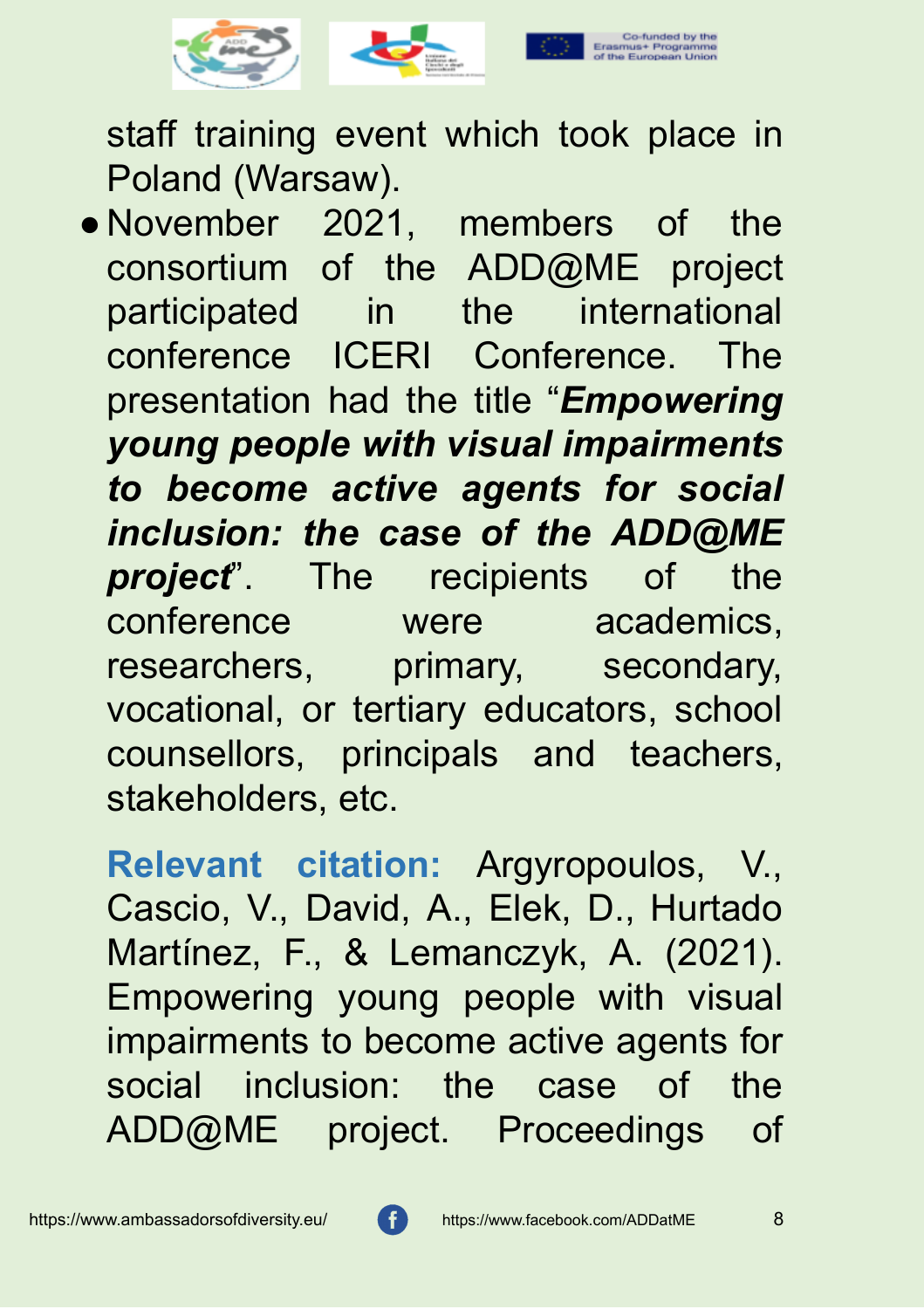

ICERI2021 Conference (pp. 4832-4837). ISBN: 978-84-09-34549-6.

[https://library.iated.org/view/ARGYRO](https://library.iated.org/view/ARGYROPOULOS2021EMP) [POULOS2021EMP](https://library.iated.org/view/ARGYROPOULOS2021EMP)

https://www.ambassadorsofdiversity.eu/ https://www.facebook.com/ADDatME 9

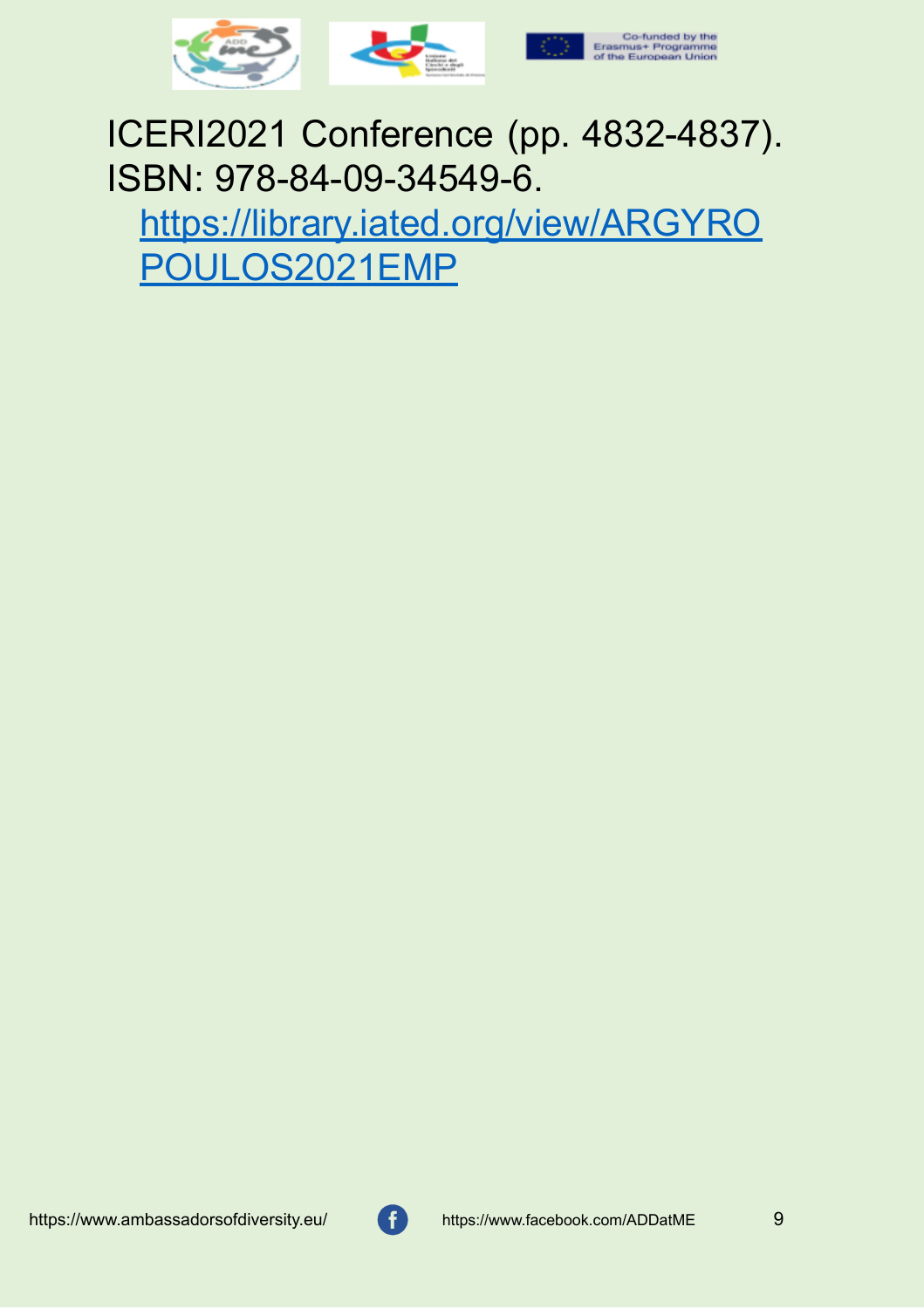

## **Highlights of the second year**

- **● Blended mobility of young People (C2)**
- **●Local training events**
- **●3rd project meeting in Granada / Es**
- **● Blended mobility of young people ADD@ME Awareness Raising Workshops conducted by youngsters with visual impairment to inform the local communities of partner countries about the visual disability**
- **● Multiplier events and the final project meeting in Florence/It**

# **ADD@ME website:**

[www.ambassadorsofdiversity.eu](http://www.ambassadorsofdiversity.eu/) **ADD@ME Facebook:**



[Ambassadors of Diversity](https://www.facebook.com/ADDatME)

**Project Logos:** Figures which encapsulates inclusiveness, creativity, participation, and initiative

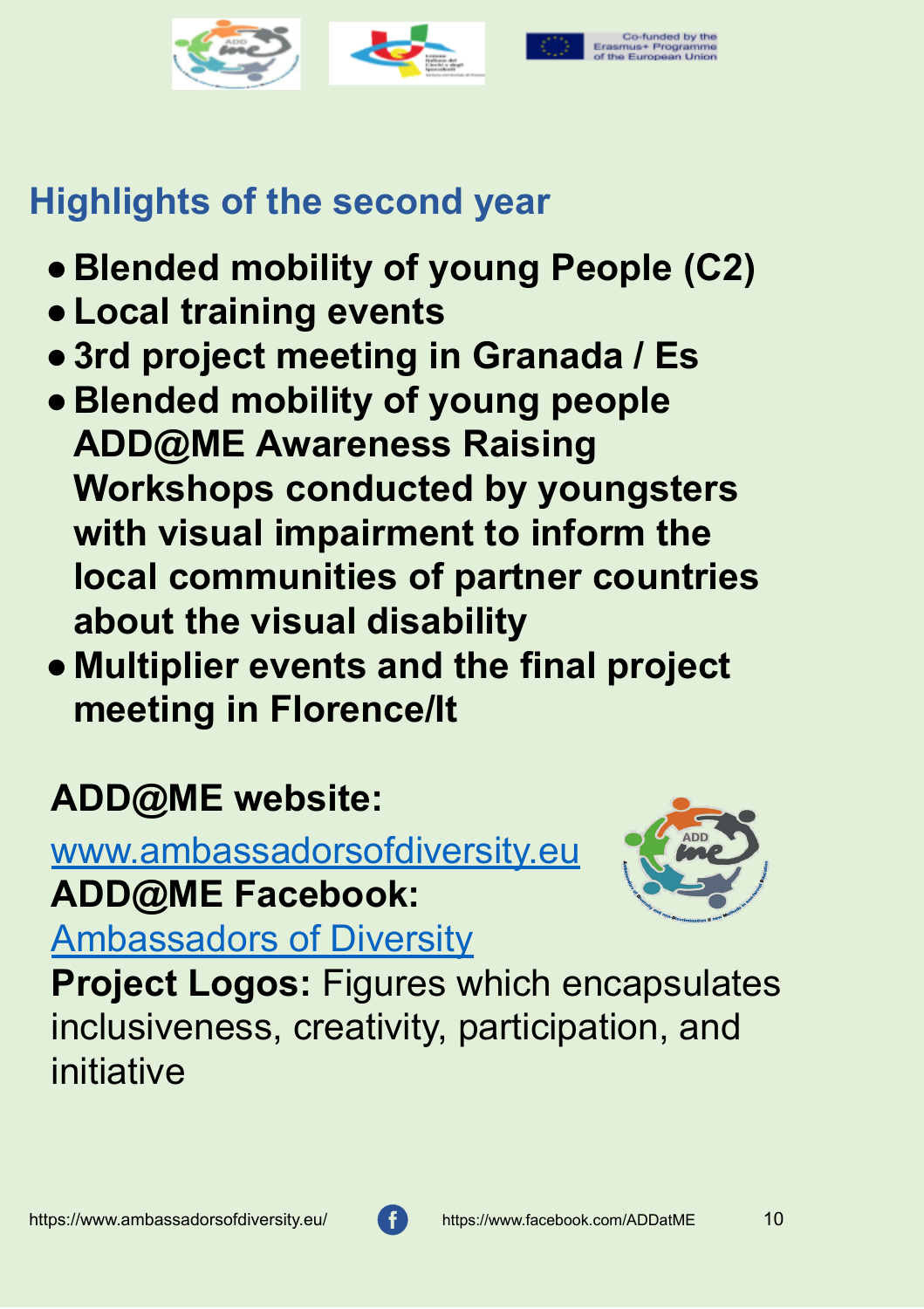

## **Contact**

Project Coordinator: Unione Italiana Ciechi ed Ipovedenti Sezione Provinciale di Firenze, Florence- Italy Contact Person: Lisa Bucciolini, Email : [firenze@irifor.eu](mailto:firenze@irifor.eu), Tel.: +39055580319

# **ADD@ME Consortium**

- **● Unione Italiana Ciechi ed Ipovedenti Sezione Provinciale di Firenze Italy (Coordinator)**
- **●Fundacion Docete Omnes Spain**
- **●Visually Impaired Education and work support international AISBL Belgium**
- **●Polski Zwiazek Niewidomych Poland**
- **●OFENSIVA TINERILOR ASOCIATIA-Romania**
- **● University of Thessaly Greece**